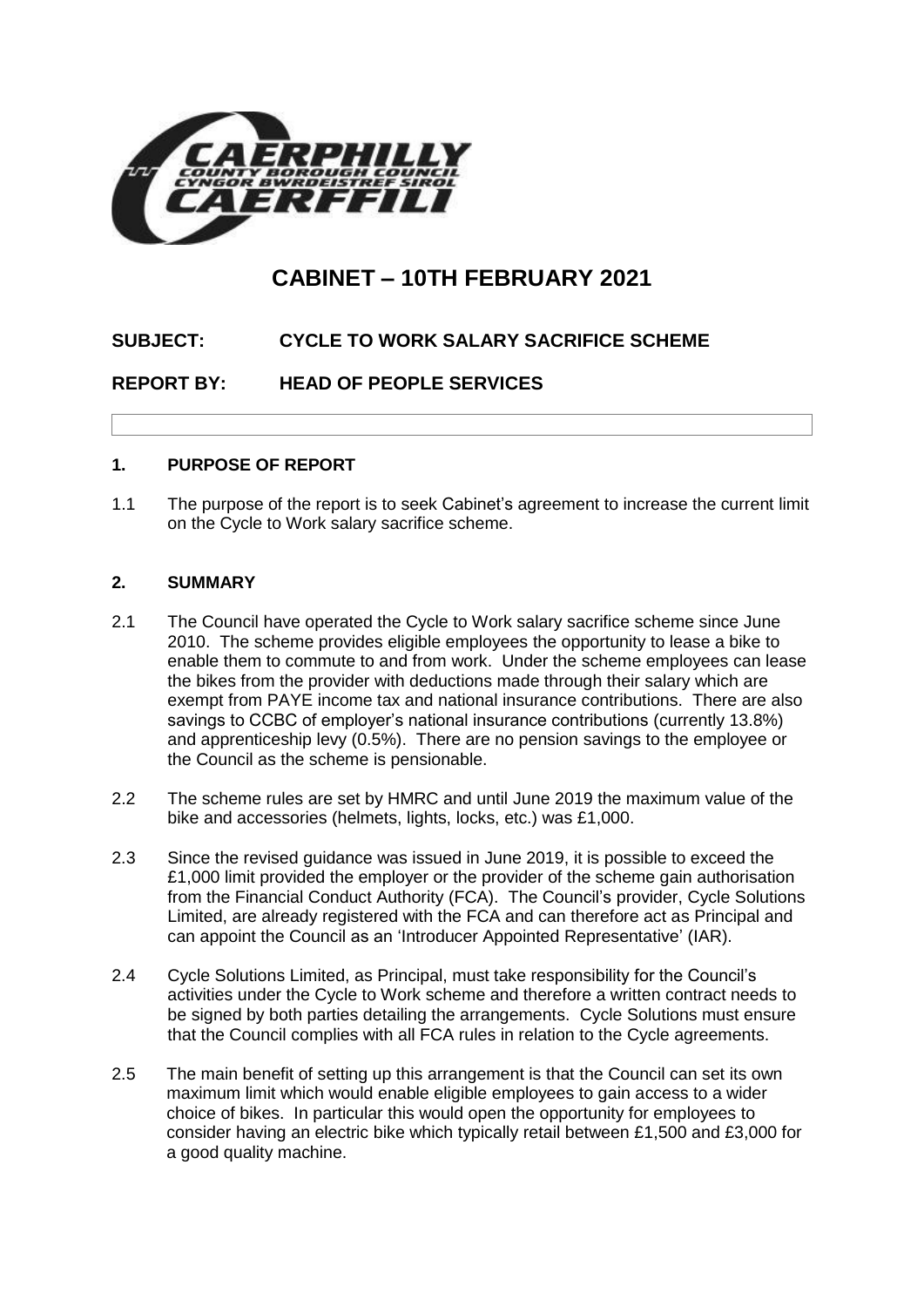## **3. RECOMMENDATIONS**

- 3.1 Cabinet are asked to consider the contents of this report and agree the increase of the limit for the Cycle to Work salary sacrifice scheme from the current limit of £1,000 to £3,000.
- 3.2 Cabinet are also asked to agree that the Council be appointed as an 'Introducer Appointed Representative'.

## **4. REASONS FOR THE RECOMMENDATIONS**

4.1 The recommendations are designed to encourage employees to make use of the Cycle to Work salary sacrifice scheme, with the inclusion of electric bikes, instead of cars / public transport, thus reducing the carbon emissions of staff traveling to and from work. There are also potential health benefits to employees who cycle to and from work which will support the Council's wellbeing goals.

#### **5. THE REPORT**

5.1 As stated in Section 2, the Cycle to Work salary sacrifice scheme has been in place within the Council since June 2010. The table below shows the number of bikes and the duration of the agreements over the last 5 years during which time 194 bikes and accessories have been ordered.

| Year          | 12<br>months | 18<br>months | <b>Total</b> |
|---------------|--------------|--------------|--------------|
| 2016          | 29           | 11           | 40           |
| 2017          | 30           | 21           | 51           |
| 2018          | 19           | 16           | 35           |
| 2019          | 8            | 20           | 28           |
| 2020          | 16           | 24           | 40           |
| <b>Totals</b> | 102          | 92           | 194          |

There are currently 53 employees who are taking part in the Cycle to Work salary sacrifice scheme.

- 5.2 Employees take out the agreement for a 12 or 18 month period and have various options available to them at the end of the period. They can:
	- Extend the hire agreement.
	- Return the bike and accessories.
	- Purchase the bike and accessories under a separate agreement.
- 5.3 Under the scheme, employees lease the bikes from the provider with deductions made through their salary which are exempt from PAYE income tax and employees' national insurance contributions. There are also savings to the Council of employer's national insurance contributions (currently 13.8%) and apprenticeship levy (0.5%). There are no pension savings to the employee or the Council as the scheme is pensionable. The estimated savings in Employer's NI for the Council for 2020 / 21 are £4,000.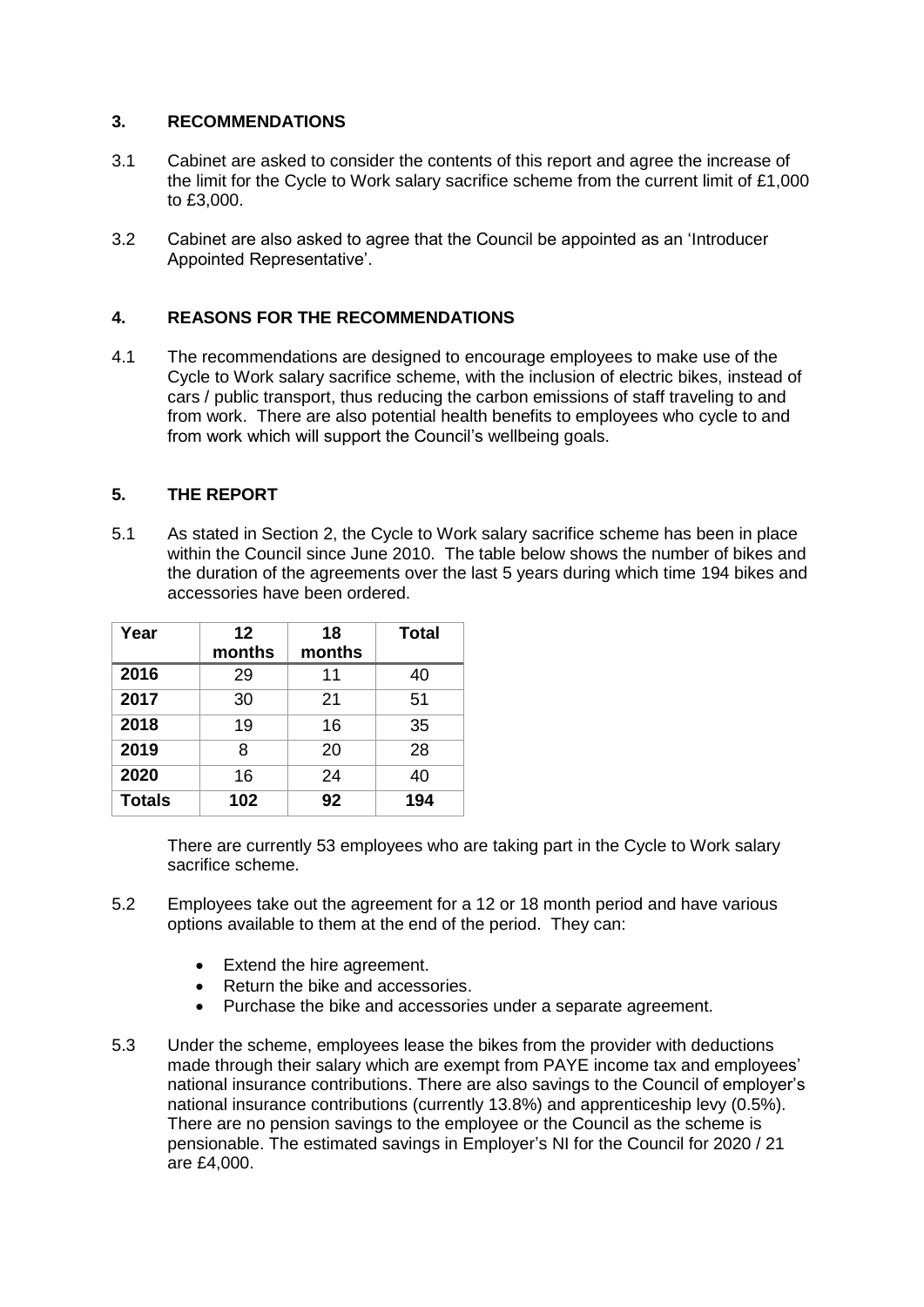- 5.4 The current upper limit of the scheme is £1,000, as per HMRC guidance pre June 2019, which allows employers to use the Financial Services and Markets Act 2000 exemption order. New guidance was issued by the Department of Transport in June 2019, which enables salary sacrifice schemes to exceed this limit provided it followed guidelines set out by the Financial Conduct Authority (FCA). One of these requirements is that the provider or the employing organisation must be registered with the FCA. Our provider, Cycle Solutions Limited, is already registered with the FCA and can therefore act as Principal and can appoint CCBC as an 'Introducer Appointed Representative'.
- 5.5 If approval is given to increase the limit to £3,000 and the Council are set up as an 'Introducer Appointed Representative' then all future agreements regardless of the amount will be subject to the new arrangements.
- 5.6 We have already received a number of enquiries from employees who are aware that it is now possible to get a bike in excess of the current £1,000 limit and are awaiting the outcome of this report before they place an order.
- 5.7 In order to qualify for the scheme, an employee's hourly rate must exceed the National Living Wage or National Minimum Wage *after* the deduction of the salary sacrifice payment.

| Year                           | 25 and over | 21 to 24 | 18 to 20 | Under 18 |
|--------------------------------|-------------|----------|----------|----------|
| Rate from<br><b>April 2019</b> | £8.21       | £7.70    | £6.15    | £4.35    |
| Rate from<br>April 2020        | £8.72       | £8.20    | £6.45    | £4.55    |

The current minimum wages rates are:

#### 5.8 **Conclusion**

Increasing the upper limit of the Cycle to Work salary sacrifice scheme will hopefully encourage more employees to make use of the scheme, including electric bikes, which will support the reduction of carbon emissions of staff traveling to and from work and also support the Council's wellbeing goals with potential health benefits.

#### 6. **ASSUMPTIONS**

6.1 No assumptions have been made within this report.

#### **7. LINKS TO RELEVANT COUNCIL POLICIES**

7.1 The report links to all HR policies associated with employee wellbeing and equalities.

#### 7.2 **Corporate Plan 2018-2023.**

The option for employees to lease electric vehicles supports the following Corporate Well-being Objectives, identified within the Council's Corporate Plan 2018-2023:

Objective 4 - Promote a modern, integrated and sustainable transport system that increases opportunity, promotes prosperity and minimises the adverse impacts on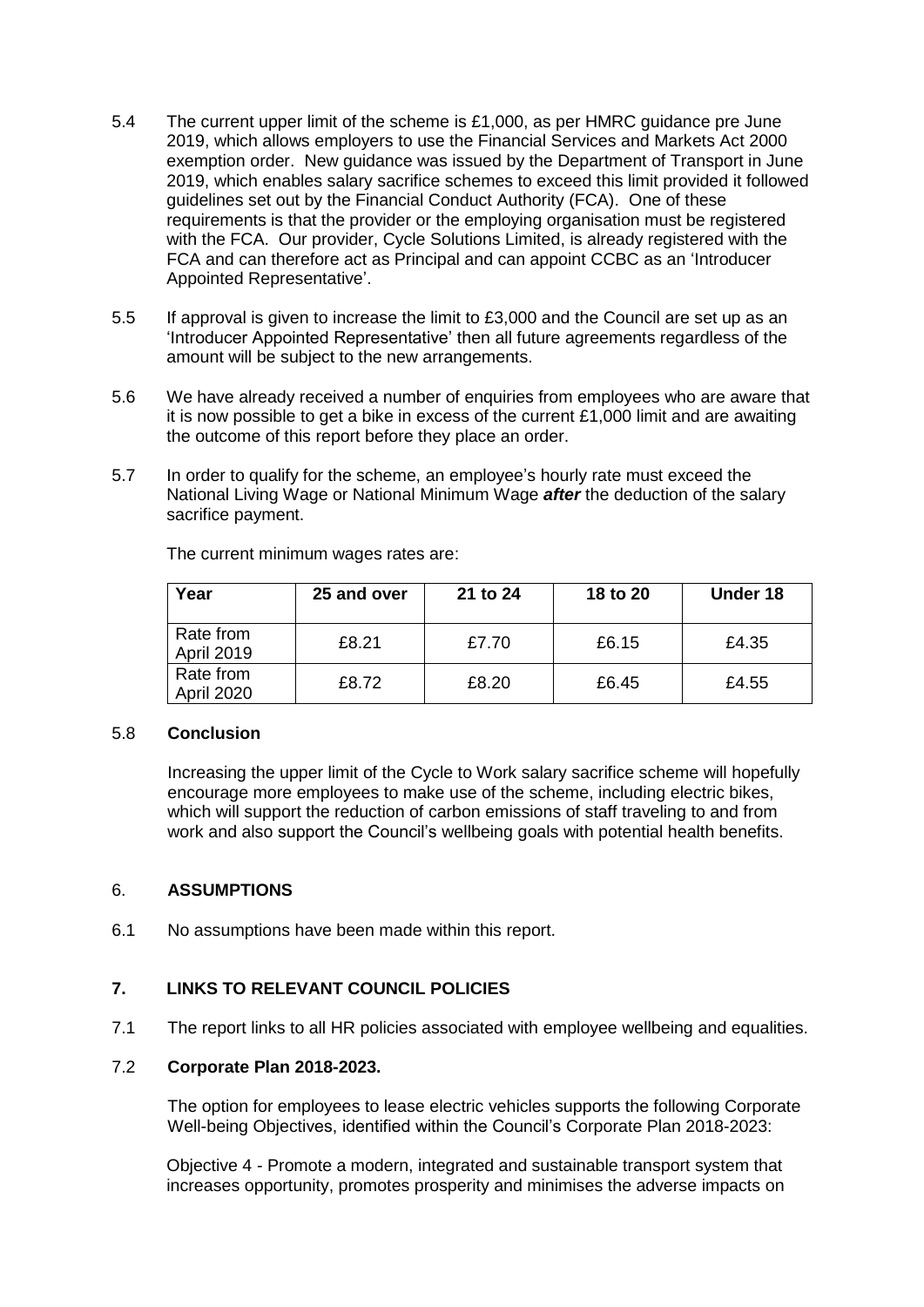the environment. Improving the energy efficiency of our vehicles to help promote an innovative, low carbon society that uses resources efficiently and proportionately and saves money. Reducing our greenhouse gas emissions locally (associated with transport) will help to mitigate the global impacts of climate change.

Objective 5 - Creating a county borough that supports a healthy lifestyle in accordance with the sustainable Development Principle within the Wellbeing of Future Generations (Wales) Act 2015. Electric bikes produce zero direct emissions, which specifically helps improve air quality in urban areas by reducing and removing air pollution from exhaust emissions from petrol and diesel vehicles.

## **8. WELL-BEING OF FUTURE GENERATIONS**

- 8.1 This contents of the report contribute to the following Well-being Goals:
	- A healthier Wales
	- A globally responsible Wales

#### **9. EQUALITIES IMPLICATIONS**

9.1 An Equality Impact Assessment has not been produced as this is an amendment to the current scheme.

#### **10. FINANCIAL IMPLICATIONS**

10.1 The financial implications are included within the report.

#### **11. PERSONNEL IMPLICATIONS**

11.1 The personnel implications are included within the report.

#### **12. CONSULTATIONS**

12.1 All comments from consultees have been included in the report.

### **13. STATUTORY POWER**

- 13.1 Local Government Act 1972 Local Government Pension Scheme Regulations 2013, as amended. Employment Rights Act 1996
- Author: Lynne Donovan, Head of People Services
- Consultees: Corporate Management Team Cllr Colin Gordon, Cabinet Member for Corporate Services Stephen Harris, Head of Financial Services & S151 Officer